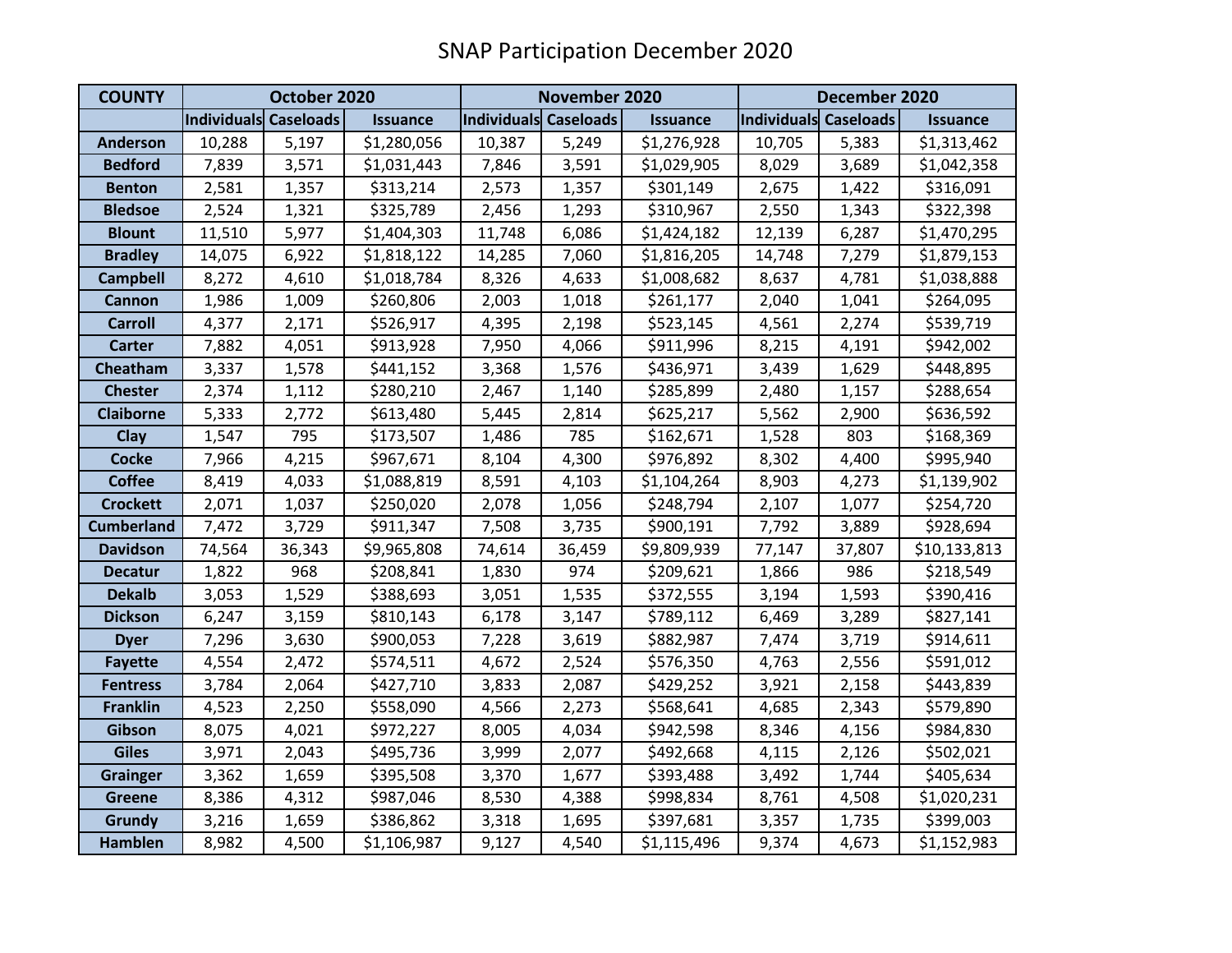|                   | October 2020          |        |                 |                       | November 2020 |                 |                       | December 2020 |                 |  |
|-------------------|-----------------------|--------|-----------------|-----------------------|---------------|-----------------|-----------------------|---------------|-----------------|--|
| <b>COUNTY</b>     | Individuals Caseloads |        | <b>Issuance</b> | Individuals Caseloads |               | <b>Issuance</b> | Individuals Caseloads |               | <b>Issuance</b> |  |
| <b>Hamilton</b>   | 42,735                | 21,956 | \$5,681,587     | 43,251                | 22,202        | \$5,690,475     | 44,833                | 23,031        | \$5,883,791     |  |
| <b>Hancock</b>    | 2,093                 | 1,116  | \$246,763       | 2,102                 | 1,123         | \$247,069       | 2,147                 | 1,146         | \$255,354       |  |
| <b>Hardeman</b>   | 4,444                 | 2,365  | \$536,457       | 4,559                 | 2,446         | \$538,965       | 4,659                 | 2,489         | \$551,937       |  |
| <b>Hardin</b>     | 4,692                 | 2,435  | \$551,101       | 4,723                 | 2,473         | \$546,643       | 4,924                 | 2,573         | \$572,671       |  |
| <b>Hawkins</b>    | 8,906                 | 4,338  | \$1,071,184     | 8,751                 | 4,307         | \$1,028,877     | 9,119                 | 4,463         | \$1,082,827     |  |
| Haywood           | 3,950                 | 2,118  | \$465,543       | 3,882                 | 2,098         | \$450,840       | 3,961                 | 2,148         | \$458,350       |  |
| <b>Henderson</b>  | 4,430                 | 2,209  | \$524,047       | 4,532                 | 2,280         | \$527,156       | 4,744                 | 2,366         | \$552,675       |  |
| <b>Henry</b>      | 5,323                 | 2,652  | \$655,279       | 5,277                 | 2,643         | \$639,754       | 5,493                 | 2,741         | \$663,169       |  |
| <b>Hickman</b>    | 3,490                 | 1,735  | \$430,642       | 3,481                 | 1,741         | \$425,938       | 3,678                 | 1,819         | \$449,211       |  |
| <b>Houston</b>    | 1,240                 | 598    | \$150,949       | 1,260                 | 617           | \$146,436       | 1,316                 | 628           | \$153,645       |  |
| <b>Humphreys</b>  | 2,320                 | 1,158  | \$294,241       | 2,331                 | 1,156         | \$291,336       | 2,430                 | 1,199         | \$296,831       |  |
| <b>Jackson</b>    | 1,980                 | 1,056  | \$238,131       | 1,972                 | 1,054         | \$233,223       | 2,035                 | 1,072         | \$239,472       |  |
| <b>Jefferson</b>  | 6,431                 | 3,234  | \$772,359       | 6,531                 | 3,261         | \$779,571       | 6,657                 | 3,330         | \$788,693       |  |
| Johnson           | 2,921                 | 1,622  | \$326,410       | 2,980                 | 1,652         | \$329,777       | 3,073                 | 1,696         | \$342,887       |  |
| <b>Knox</b>       | 45,201                | 23,609 | \$5,797,433     | 45,783                | 23,956        | \$5,804,530     | 47,430                | 24,778        | \$5,999,992     |  |
| Lake              | 1,698                 | 947    | \$212,027       | 1,672                 | 930           | \$204,014       | 1,708                 | 943           | \$208,893       |  |
| Lauderdale        | 5,384                 | 2,822  | \$677,822       | 5,487                 | 2,871         | \$682,414       | 5,627                 | 2,949         | \$698,741       |  |
| <b>Lawrence</b>   | 5,804                 | 2,850  | \$695,467       | 5,832                 | 2,862         | \$690,942       | 6,071                 | 2,974         | \$721,613       |  |
| Lewis             | 1,844                 | 937    | \$212,551       | 1,847                 | 927           | \$212,748       | 1,890                 | 943           | \$218,161       |  |
| Lincoln           | 4,834                 | 2,284  | \$589,747       | 4,889                 | 2,317         | \$590,000       | 5,014                 | 2,382         | \$602,669       |  |
| Loudon            | 4,344                 | 2,106  | \$528,272       | 4,431                 | 2,132         | \$534,245       | 4,489                 | 2,190         | \$543,492       |  |
| <b>Macon</b>      | 4,302                 | 2,080  | \$545,268       | 4,308                 | 2,079         | \$537,061       | 4,437                 | 2,138         | \$546,260       |  |
| <b>Madison</b>    | 15,919                | 7,934  | \$2,001,687     | 16,056                | 8,012         | \$1,994,668     | 16,683                | 8,346         | \$2,072,899     |  |
| <b>Marion</b>     | 4,527                 | 2,250  | \$579,944       | 4,563                 | 2,288         | \$585,108       | 4,757                 | 2,361         | \$605,304       |  |
| <b>Marshall</b>   | 3,753                 | 1,765  | \$476,389       | 3,852                 | 1,813         | \$476,851       | 3,900                 | 1,850         | \$483,104       |  |
| <b>Maury</b>      | 9,633                 | 4,710  | \$1,246,772     | 9,721                 | 4,737         | \$1,250,178     | 10,136                | 4,944         | \$1,317,869     |  |
| <b>Meigs</b>      | 2,164                 | 1,130  | \$281,627       | 2,168                 | 1,137         | \$281,680       | 2,251                 | 1,175         | \$293,216       |  |
| <b>Monroe</b>     | 6,747                 | 3,373  | \$811,767       | 6,823                 | 3,420         | \$816,674       | 6,991                 | 3,535         | \$843,481       |  |
| <b>Montgomery</b> | 22,801                | 10,143 | \$3,018,215     | 23,249                | 10,338        | \$3,027,556     | 24,214                | 10,750        | \$3,154,465     |  |
| <b>Moore</b>      | 492                   | 236    | \$62,144        | 481                   | 237           | \$57,781        | 513                   | 249           | \$62,047        |  |
| <b>Morgan</b>     | 3,169                 | 1,594  | \$372,700       | 3,225                 | 1,607         | \$368,047       | 3,298                 | 1,646         | \$377,038       |  |
| <b>McMinn</b>     | 7,736                 | 3,871  | \$998,845       | 7,905                 | 3,944         | \$995,483       | 8,171                 | 4,041         | \$1,029,623     |  |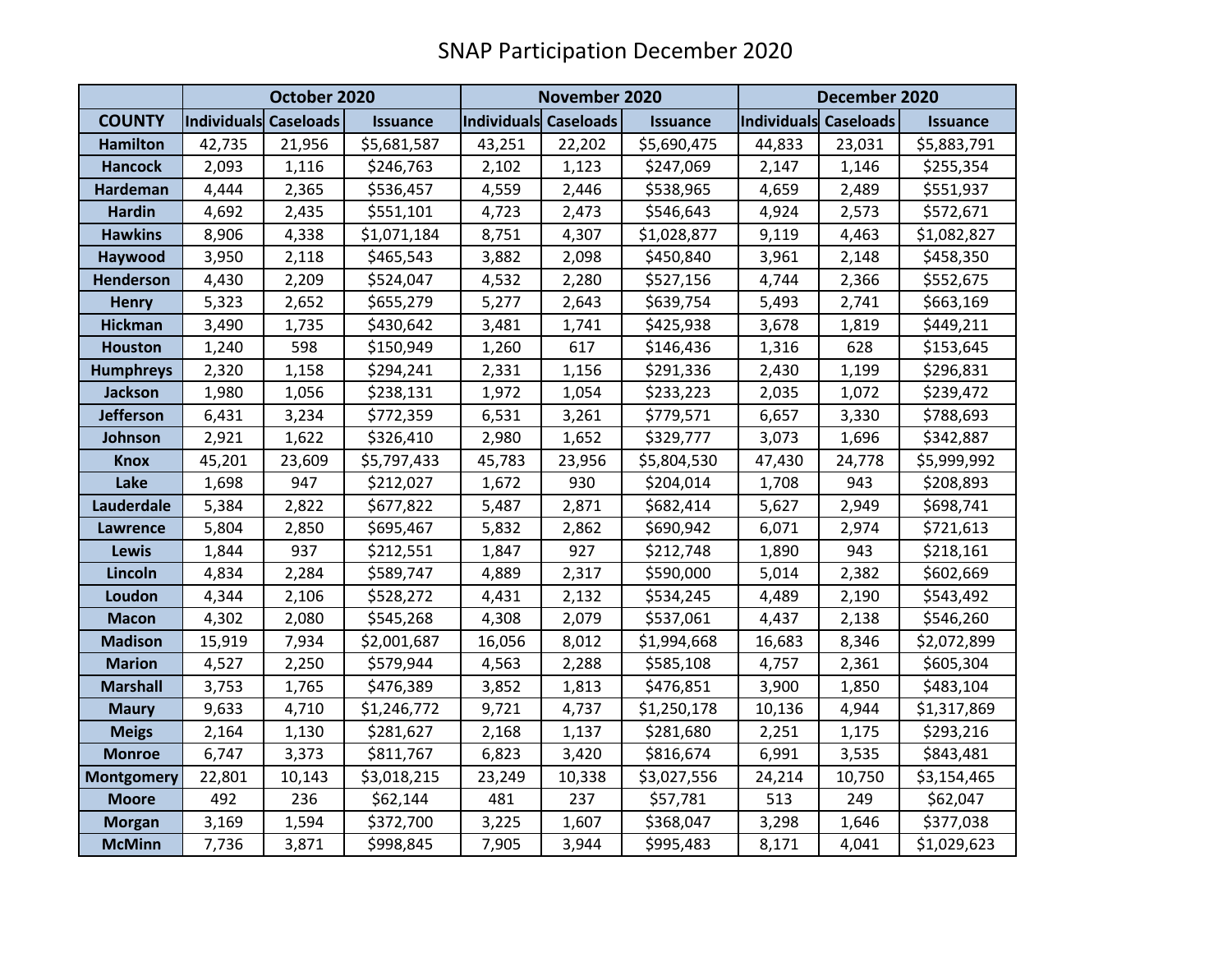| <b>COUNTY</b>     | October 2020          |         |                 | November 2020         |         |                 | December 2020         |         |                 |
|-------------------|-----------------------|---------|-----------------|-----------------------|---------|-----------------|-----------------------|---------|-----------------|
|                   | Individuals Caseloads |         | <b>Issuance</b> | Individuals Caseloads |         | <b>Issuance</b> | Individuals Caseloads |         | <b>Issuance</b> |
| <b>McNairy</b>    | 4,205                 | 2,280   | \$493,377       | 4,131                 | 2,245   | \$471,959       | 4,335                 | 2,331   | \$503,680       |
| <b>Obion</b>      | 4,884                 | 2,469   | \$596,726       | 4,867                 | 2,489   | \$586,181       | 4,996                 | 2,554   | \$600,890       |
| <b>Overton</b>    | 3,003                 | 1,567   | \$348,146       | 3,033                 | 1,565   | \$344,966       | 3,051                 | 1,584   | \$345,812       |
| <b>Perry</b>      | 1,283                 | 627     | \$149,983       | 1,269                 | 623     | \$146,393       | 1,312                 | 645     | \$151,272       |
| <b>Pickett</b>    | 724                   | 394     | \$78,603        | 720                   | 399     | \$78,063        | 745                   | 413     | \$80,418        |
| <b>Polk</b>       | 2,381                 | 1,207   | \$289,338       | 2,437                 | 1,235   | \$293,313       | 2,532                 | 1,276   | \$299,108       |
| Putnam            | 9,253                 | 4,736   | \$1,171,647     | 9,374                 | 4,789   | \$1,171,610     | 9,702                 | 4,970   | \$1,205,077     |
| Rhea              | 5,751                 | 2,872   | \$738,968       | 5,690                 | 2,888   | \$721,823       | 5,931                 | 2,994   | \$752,128       |
| Roane             | 6,922                 | 3,477   | \$861,446       | 6,969                 | 3,505   | \$855,062       | 7,263                 | 3,643   | \$895,116       |
| Robertson         | 7,321                 | 3,427   | \$967,930       | 7,443                 | 3,488   | \$972,111       | 7,617                 | 3,587   | \$994,279       |
| <b>Rutherford</b> | 24,988                | 11,017  | \$3,291,382     | 25,301                | 11,183  | \$3,271,584     | 26,264                | 11,636  | \$3,398,861     |
| <b>Scott</b>      | 5,847                 | 2,968   | \$701,982       | 5,867                 | 2,999   | \$704,390       | 5,955                 | 3,062   | \$710,956       |
| Sequatchie        | 2,857                 | 1,428   | \$369,195       | 2,797                 | 1,413   | \$356,711       | 2,941                 | 1,475   | \$373,876       |
| <b>Sevier</b>     | 8,796                 | 4,343   | \$1,067,705     | 9,028                 | 4,476   | \$1,071,404     | 9,347                 | 4,618   | \$1,119,269     |
| <b>Shelby</b>     | 190,682               | 92,306  | \$26,239,426    | 190,879               | 92,491  | \$25,886,028    | 197,005               | 95,438  | \$26,666,204    |
| <b>Smith</b>      | 2,398                 | 1,187   | \$304,798       | 2,351                 | 1,171   | \$289,291       | 2,460                 | 1,233   | \$304,642       |
| <b>Stewart</b>    | 1,669                 | 755     | \$199,035       | 1,684                 | 759     | \$201,683       | 1,687                 | 768     | \$203,772       |
| <b>Sullivan</b>   | 20,752                | 10,594  | \$2,545,417     | 21,223                | 10,801  | \$2,578,856     | 21,915                | 11,183  | \$2,657,284     |
| <b>Sumner</b>     | 14,623                | 6,780   | \$1,922,414     | 14,747                | 6,855   | \$1,908,804     | 15,189                | 7,090   | \$1,968,502     |
| <b>Tipton</b>     | 8,112                 | 3,973   | \$1,049,133     | 8,179                 | 4,008   | \$1,039,788     | 8,452                 | 4,119   | \$1,079,566     |
| <b>Trousdale</b>  | 1,184                 | 592     | \$148,096       | 1,192                 | 595     | \$148,729       | 1,261                 | 631     | \$156,889       |
| <b>Unicoi</b>     | 2,475                 | 1,329   | \$283,405       | 2,481                 | 1,350   | \$283,524       | 2,593                 | 1,387   | \$297,117       |
| <b>Union</b>      | 3,503                 | 1,679   | \$410,894       | 3,471                 | 1,683   | \$404,166       | 3,582                 | 1,748   | \$420,374       |
| <b>Van Buren</b>  | 880                   | 450     | \$103,567       | 877                   | 441     | \$100,246       | 910                   | 453     | \$106,824       |
| <b>Warren</b>     | 6,940                 | 3,454   | \$874,382       | 6,971                 | 3,495   | \$864,693       | 7,337                 | 3,630   | \$909,645       |
| Washington        | 13,865                | 7,361   | \$1,755,976     | 13,956                | 7,447   | \$1,736,472     | 14,487                | 7,690   | \$1,805,308     |
| Wayne             | 2,053                 | 1,109   | \$238,069       | 2,012                 | 1,093   | \$228,197       | 2,051                 | 1,112   | \$231,738       |
| <b>Weakley</b>    | 4,360                 | 2,239   | \$522,644       | 4,465                 | 2,280   | \$527,538       | 4,727                 | 2,394   | \$552,099       |
| White             | 4,097                 | 2,038   | \$496,598       | 4,132                 | 2,050   | \$486,195       | 4,267                 | 2,125   | \$500,413       |
| <b>Williamson</b> | 3,954                 | 1,854   | \$512,005       | 4,136                 | 1,933   | \$525,426       | 4,239                 | 1,969   | \$539,869       |
| <b>Wilson</b>     | 9,282                 | 4,510   | \$1,250,826     | 9,336                 | 4,538   | \$1,234,871     | 9,773                 | 4,713   | \$1,295,478     |
| <b>Total</b>      | 876,039               | 434,321 | \$112,834,266   | 882,279               | 438,036 | \$112,060,574   | 911,951               | 452,577 | \$115,751,046   |